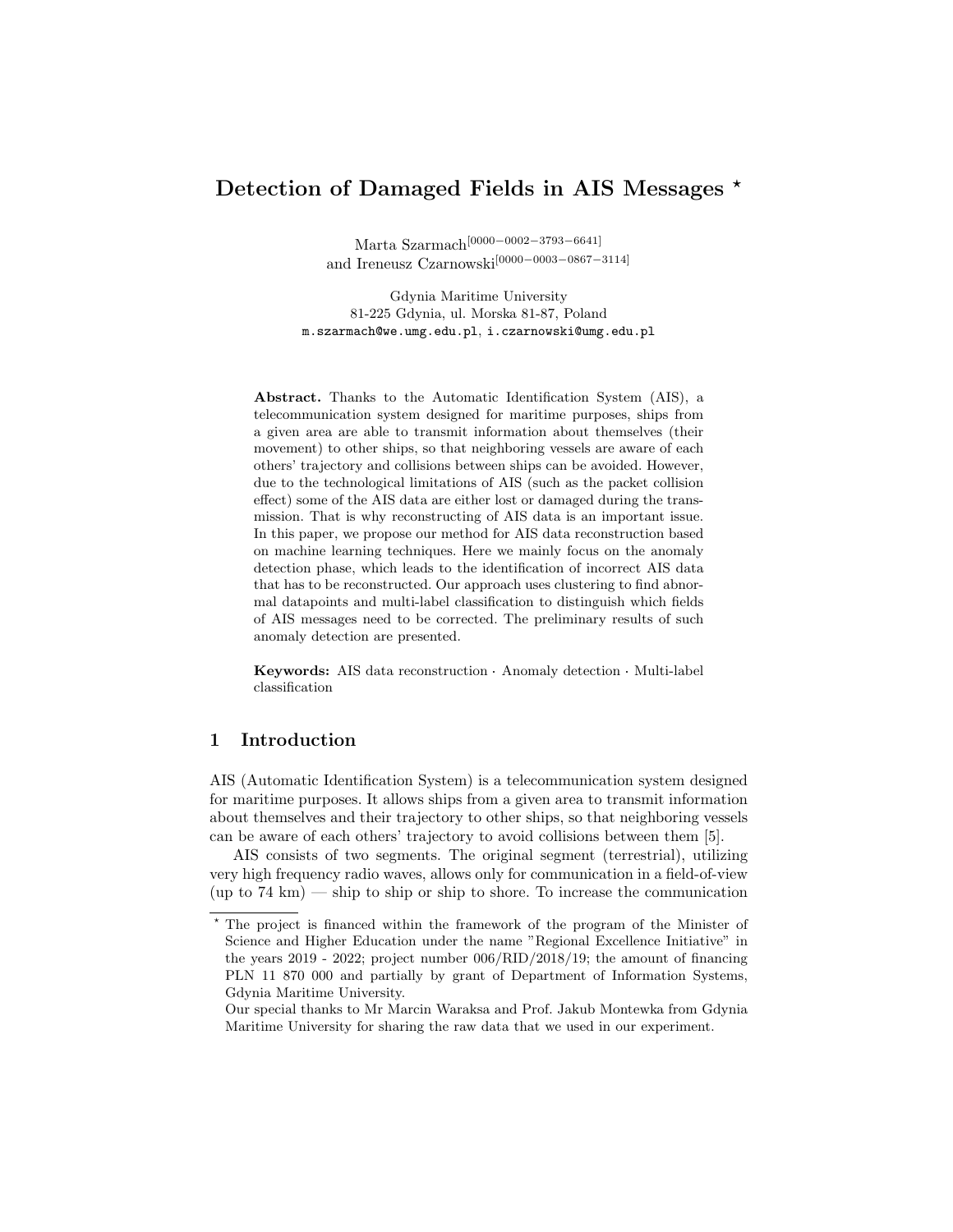M. Szarmach et al. 208

range, a new, satellite segment — SAT-AIS — was introduced [3]. In SAT-AIS, a dedicated satellite mediates the communication between many terrestrial areas. However, SAT-AIS struggles againts synchonization issues, mainly packet collision effect [7]: a single satellite covers many terrestrial cells, in which the transmission is synchronised using Self-Organised Time Division Multiple Access, but the cells are not synchronised between themselves, therefore a satellite cannot properly receive data from two or more cells at the same time.

In this paper we propose a machine learning based method for reconstruction of lost or damaged AIS data. One step of the reconstruction is described, namely the anomaly detection phase, which allows identification of AIS data that requires further correction.

## 2 Proposed Approach of AIS Data Reconstruction

### 2.1 General Algorithm

The proposed approach of AIS data reconstruction can be divided into 3 steps:

- 1. Step one: Clustering. The AIS data recorded from a given area in a given time is divided into groups, such that each group consists of messages from one and only one vessel.
- 2. Step two: Anomaly detection. The aim of this phase is to identify incorrect data that requires correction: either the whole messages or their damaged parts (fields). This is done in two ways simultaneously:
	- by analysing each group obtained during the clustering phase to find outlying messages,
	- by searching for messages that form a separate group (since they differ from others so much, they might be damaged).
- 3. Step three: Prediction. The correct values of an AIS message fields that are considered damaged are predicted, based on other values from a given group.

### 2.2 Anomaly Detection Phase

Analysing Standalone Clusters. All messages that form separate clusters are considered outliers. Then the groups that they should belong to (consisting of messages that originated from the same ship) are found. The k Nearest Neighbours algorithm [1] is utilized here: the k-NN classifier is trained on the entire dataset (with the labels being the indices of groups that each message is assigned to) and then in predicts the right index.

Searching for Anomalies Within Clusters. In some situations, the message might not be damaged strong enough to form a standalone cluster. Hence, there is a need to analyse each group to find outlying points inside it. In our framework, the 1-D convolutional neural network is going to be used here, with its input being the waveforms of each field building a single trajectory.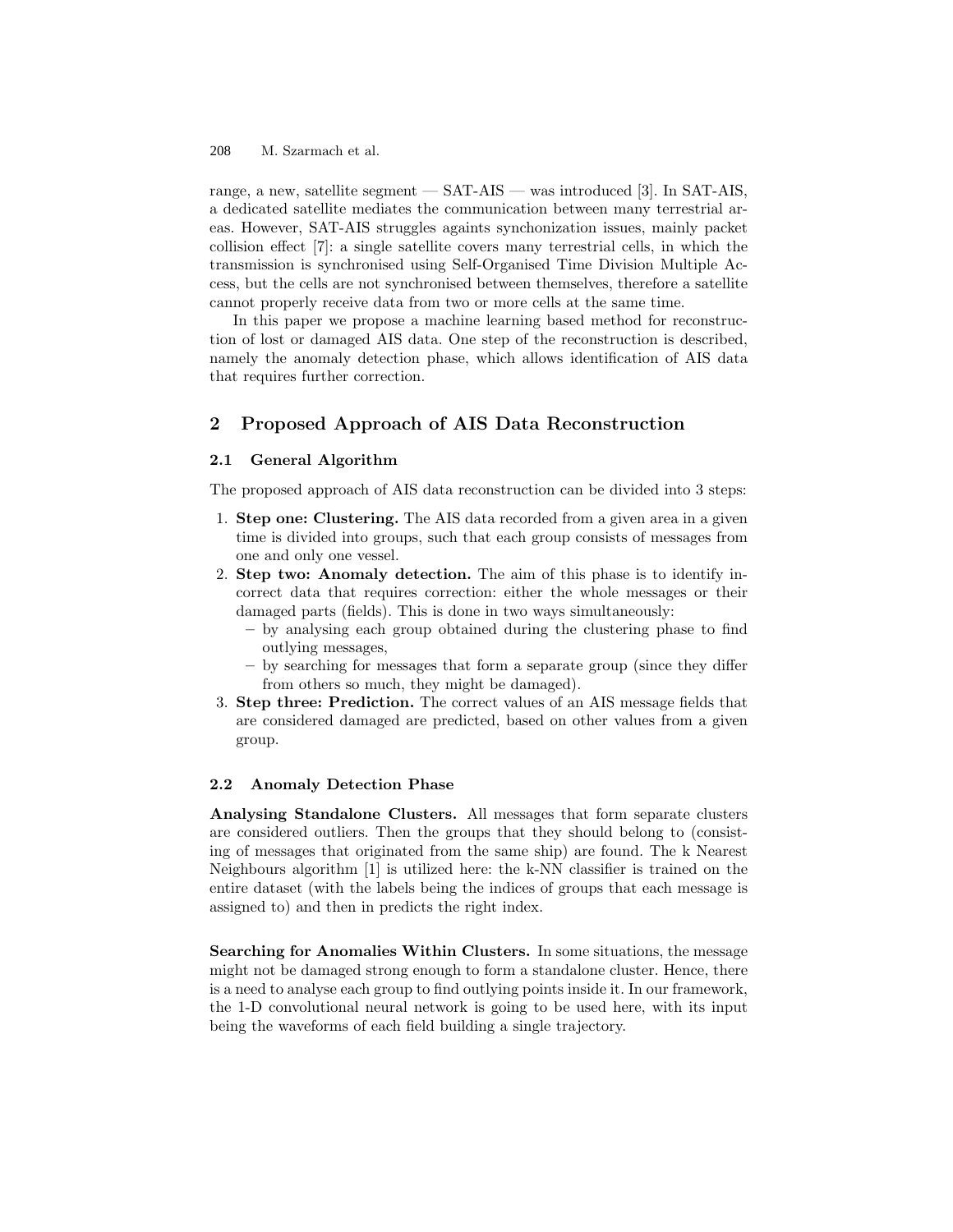Identyfing Damaged Message Fields. When a damaged AIS message is detected, the exact localization of the disturbance must be established. Since the waveform of values of a given field with a incorrect value in it somehow resembles a wavelet, a wavelet transform [2] of the preprocessed waveform is computed and  $\Delta\phi$ , the relative difference of its maximum value (for waveforms with and without the potentially incorrect values) is calculated. Also  $\Delta \sigma$ , the same difference of computed standard deviation for each waveform is calculated. The higher those differences, the more likely the field they were computed on contains an incorrect value. Then the pre-trained Random Forest [4] classifier is given the 2-element vector  $[\Delta \phi, \Delta \sigma]$  and provides the multi-label classification, deciding are the differences high enough to consider the field as damaged. Since there might be disturbances in many fields in the entire message, not only one, the classification in this task must be multi-label.

### 3 Computational Experiment

#### 3.1 Overview

Aim of The Experiment. The aim of the computational experiment is to verify the effectiveness of the proposed method of detecting damaged AIS messages and their fields. In this paper, we present the results of analysing only messages forming separate clusters.

Data. The data used in this experiment is a real data recorded from AIS. Among all 27 types of messages transmitted in AIS, only 3 were used — types 1, 2 and 3, called position reports, which carry the information regarding ship's trajectory [6]. The features extracted from those messages to build the input dataset are: MMSI (ship's identifier), longitude, latitude, navigational status, special manouevre indicator, speed over ground, course over ground, true heading.

The data is gathered into 3 datasets:

- $-805$  messages from 22 vessels from the area of Gulf of Gdańsk,
- 19999 messages from 387 vessels from the area of Baltic Sea,
- 19999 messages from 524 vessels from the area of Gibraltar.

Methodology. All 3 datasets were examined — for each, 20 randomly selected messages were artificially damaged (1 or 2 of their bits were swapped), then the anomaly detection algorithm was run to find those damaged messages (content of standalone clusters), decide which ships they were originating from (using k-NN with the  $k = 5$ ) and then search for the damaged fields (using Random Forest classifier,  $max\_{depth} = 5$ ,  $n\_{estimators} = 15$ ).

### 3.2 Results

The mean of gathered results of each message is presented in Tab 1.